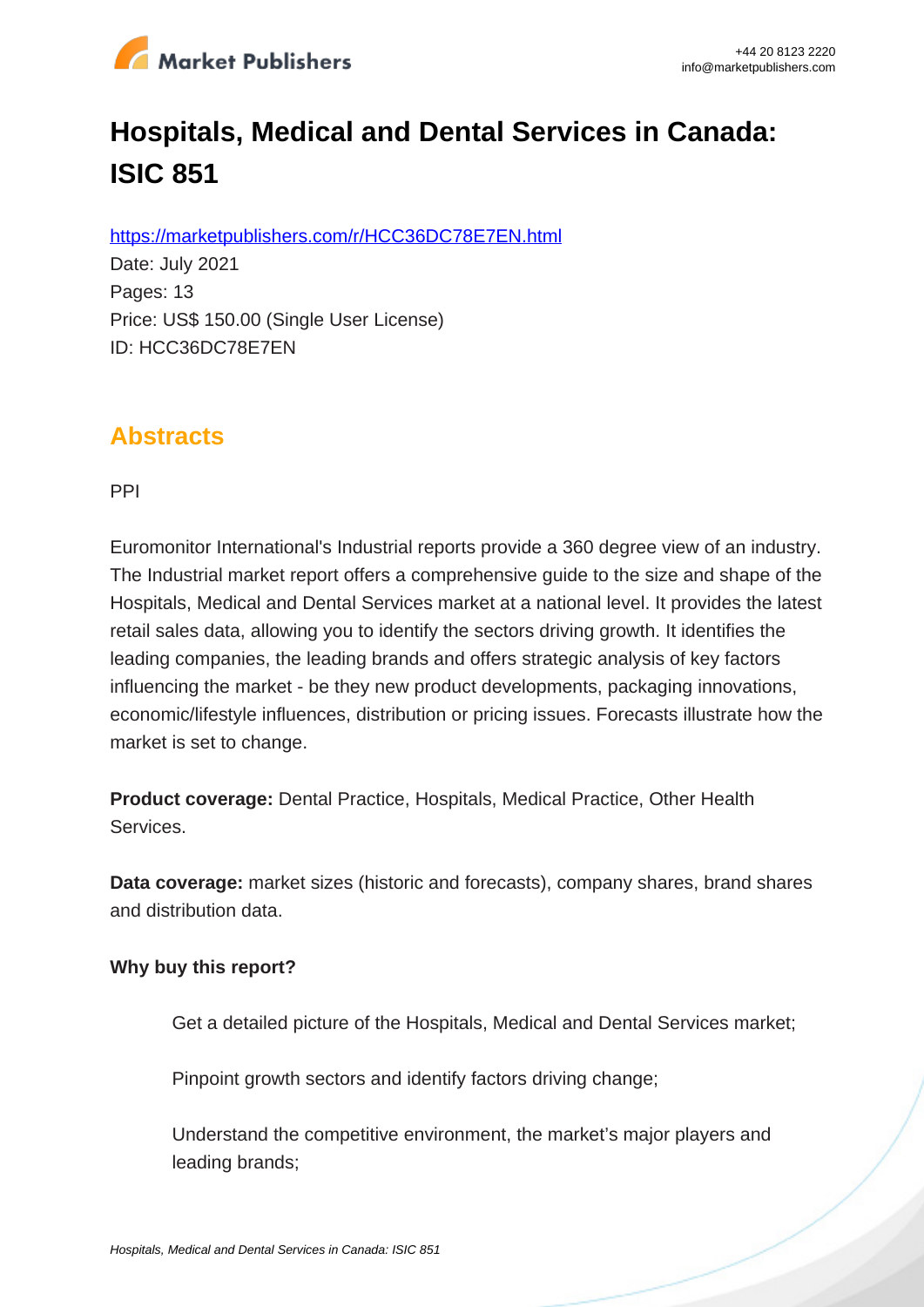

Use five-year forecasts to assess how the market is predicted to develop.

Euromonitor International has over 40 years' experience of publishing market research reports, business reference books and online information systems. With offices in London, Chicago, Singapore, Shanghai, Vilnius, Dubai, Cape Town, Santiago, Sydney, Tokyo and Bangalore and a network of over 800 analysts worldwide, Euromonitor International has a unique capability to develop reliable information resources to help drive informed strategic planning.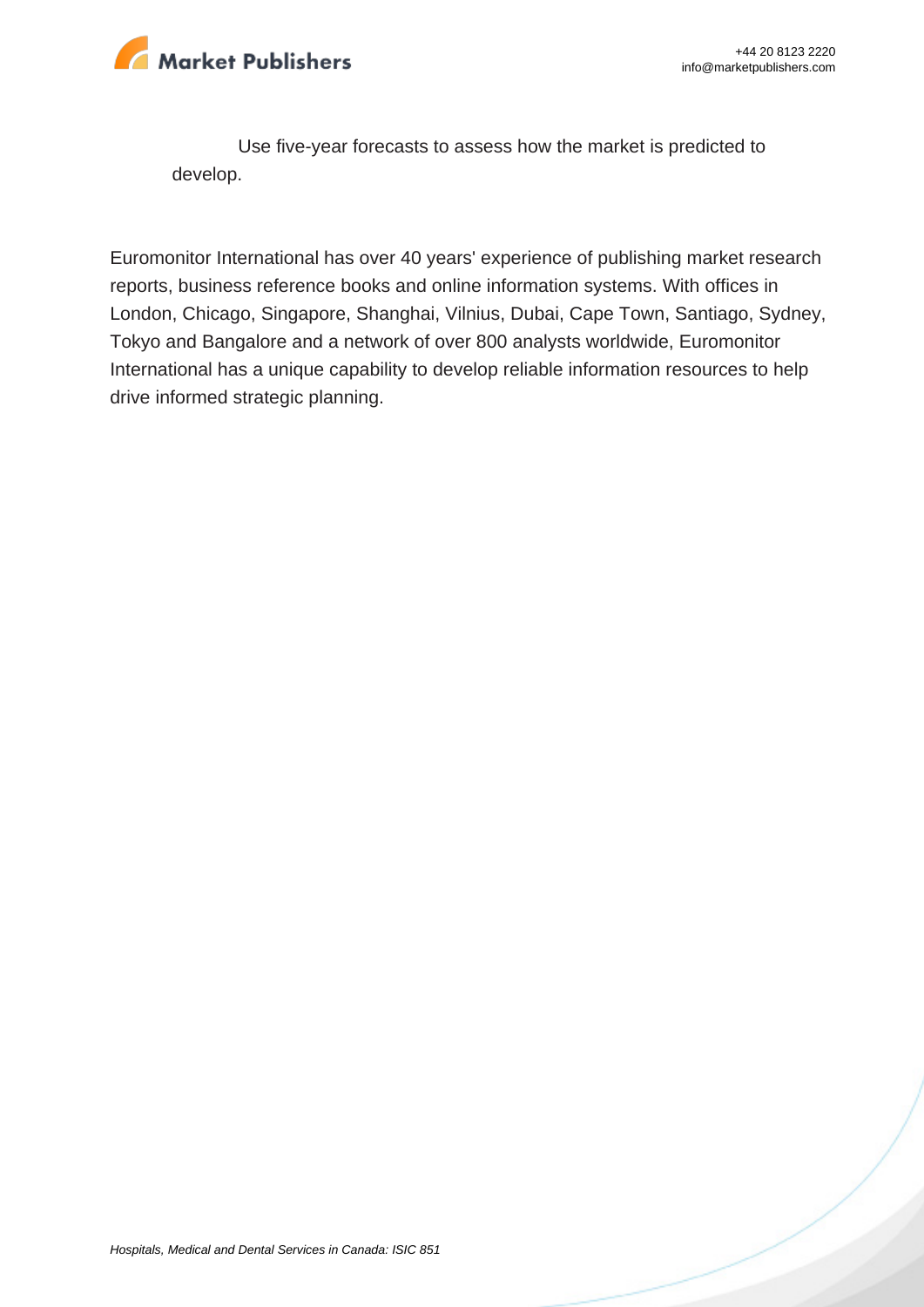

## **Contents**

HOSPITALS, MEDICAL AND DENTAL SERVICES IN CANADA: ISIC 851 **HEADLINES** INDUSTRY OVERVIEW TURNOVER SCORECARD Summary 1 Scorecard of Turnover Pillar 2020 CHART 1 Turnover Developed Countries Comparison 2020 CHART 2 Turnover per Capita Developed Countries Comparison 2020 CHART 3 Turnover Growth Developed Countries Comparison 2015-2025 CHART 4 Future and Absolute Growth of Turnover Developed Countries Comparison 2020-2025 CHART 5 Turnover 2015-2025 CHART 6 Turnover by Category 2015-2020 CHART 7 Turnover by Category 2020-2025 CHART 8 Turnover per Employee 2015-2020 COST STRUCTURE CHART 9 Cost Structure 2015-2020 CHART 10 Profit and Profit Margin 2015-2020 CHART 11 Average Salary 2015-2020 CHART 12 Labour Costs and Employee Productivity Comparison 2015-2020 CHART 13 Demand Structure by Buyer 2015-2020 FIRMOGRAPHICS CHART 14 Number of Companies by Size 2015/2020 CHART 15 Competitive Landscape Structure by Company Size 2015/2020 CHART 16 Top Companies' Ranking 2015-2020 and % of Turnover 2020 ATTRACTIVENESS INDEX CHART 17 Attractiveness Index in Selected Industries 2020 ECONOMIC CONTEXT AND LABOUR MARKET Summary 2 Economic and Labour Market 2020